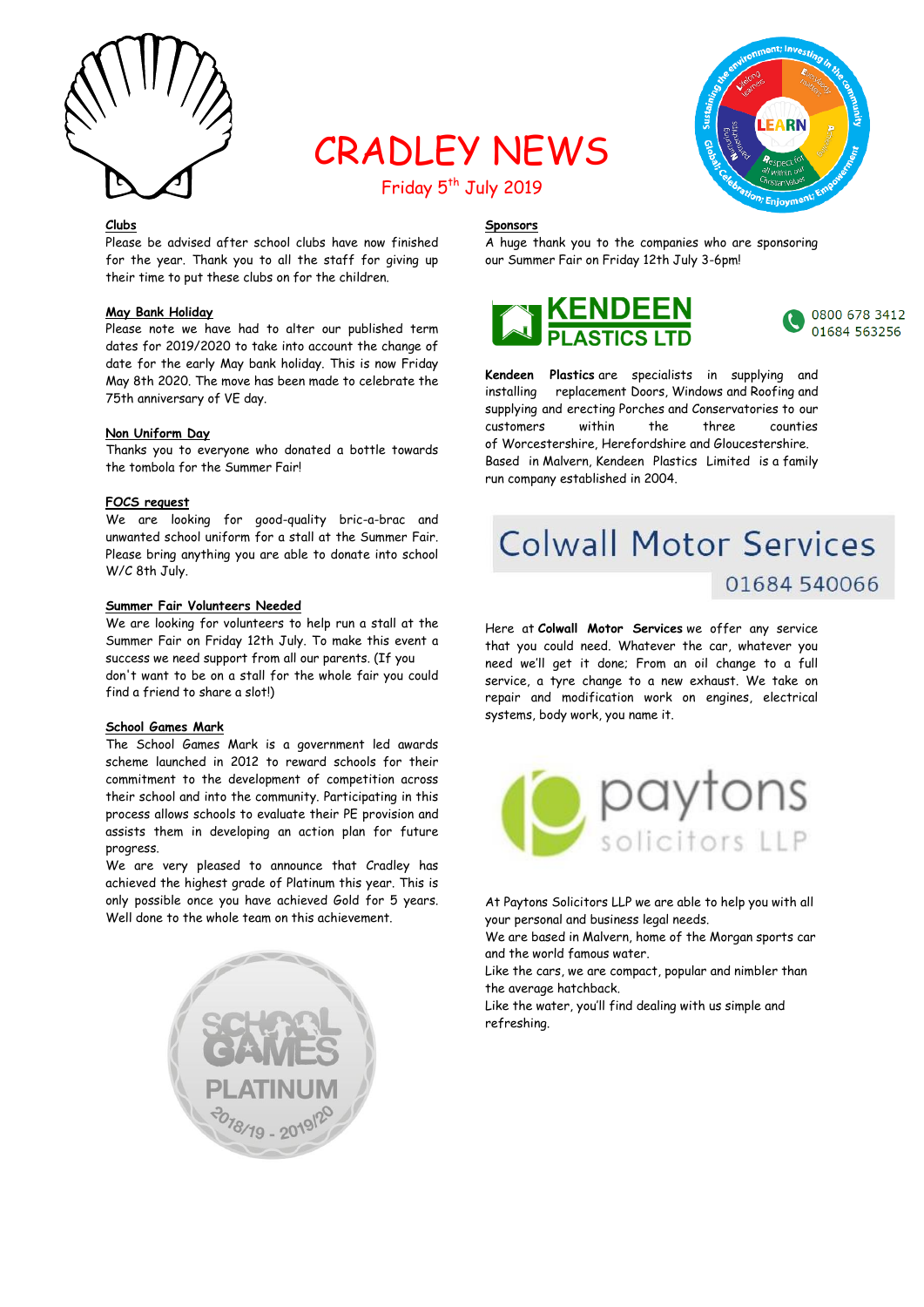## **Herefordshire School Games Tennis**

On Wednesday 3rd July, Siân and Leila represented the school at the Herefordshire School Games at Hereford Leisure Centre. They played in the Elite Pairs Mini Tennis competition in the scorching sunshine against stiff competition from Ledbury, Lea, Pembridge, Shobdon and Holmer Schools.

Some fantastic play from both girls alongside great determination saw them finish in second place overall, beaten only by the formidable team from St Pauls Primary School. A fantastic result with great teamwork, well done girls!



#### **Family Camping**

A huge thank you to Roger and The Moseleys for organising a truly wonderful evening in a beautiful setting. The campsite was fantastic, the BBQ was delicious and the children had an absolute blast playing in the wooded area. It really was a special evening especially the midnight walk in the haunted woods! There were some really scary zombies around! We raised approximately £300 from this event alone!



## **Nursery**

This week in Nursery we have been making the most of the lovely weather and have spent lots of time outside. On Monday we had fun playing with our water wall and all getting very wet! On Tuesday we welcomed our younger friends in to Nursery for our stay-and-play session. On Wednesday we made some very messy cornflour slime which was lots of fun. We also measured our feet to see who in Nursery has the biggest and smallest feet. On Thursday we had a growing sensory tray in Nursery to continue our growing theme. We ended the week on Friday with a trip to Forest School where we used tools to make necklaces from elder wood.



#### **Class 1**

This week Reception took a trip to Forest School to do some mud painting, mixing mud and water to make the required consistency! In Year 1 Science we have been thinking about signs of Summer and the length of the days. We have finished our Cyber Rainbow topic, thinking about internet safety and what we can say yes and no to. We enjoyed our Kahoot quiz on using technology safely and respectfully and where to go for help when we have concerns. The Year 1s were able to use their silent movie techniques to act out scenarios in pairs for Reception to guess what was happening. We have enjoyed playing tennis and rounders again this week in the sunshine and welcoming the pre-schoolers into our outdoor classroom to play. On Wednesday, we said goodbye and good luck to Miss Conner, who has now finished her teacher training. We will miss her teaching us in Class 1. We wish her lots of luck in her new job.